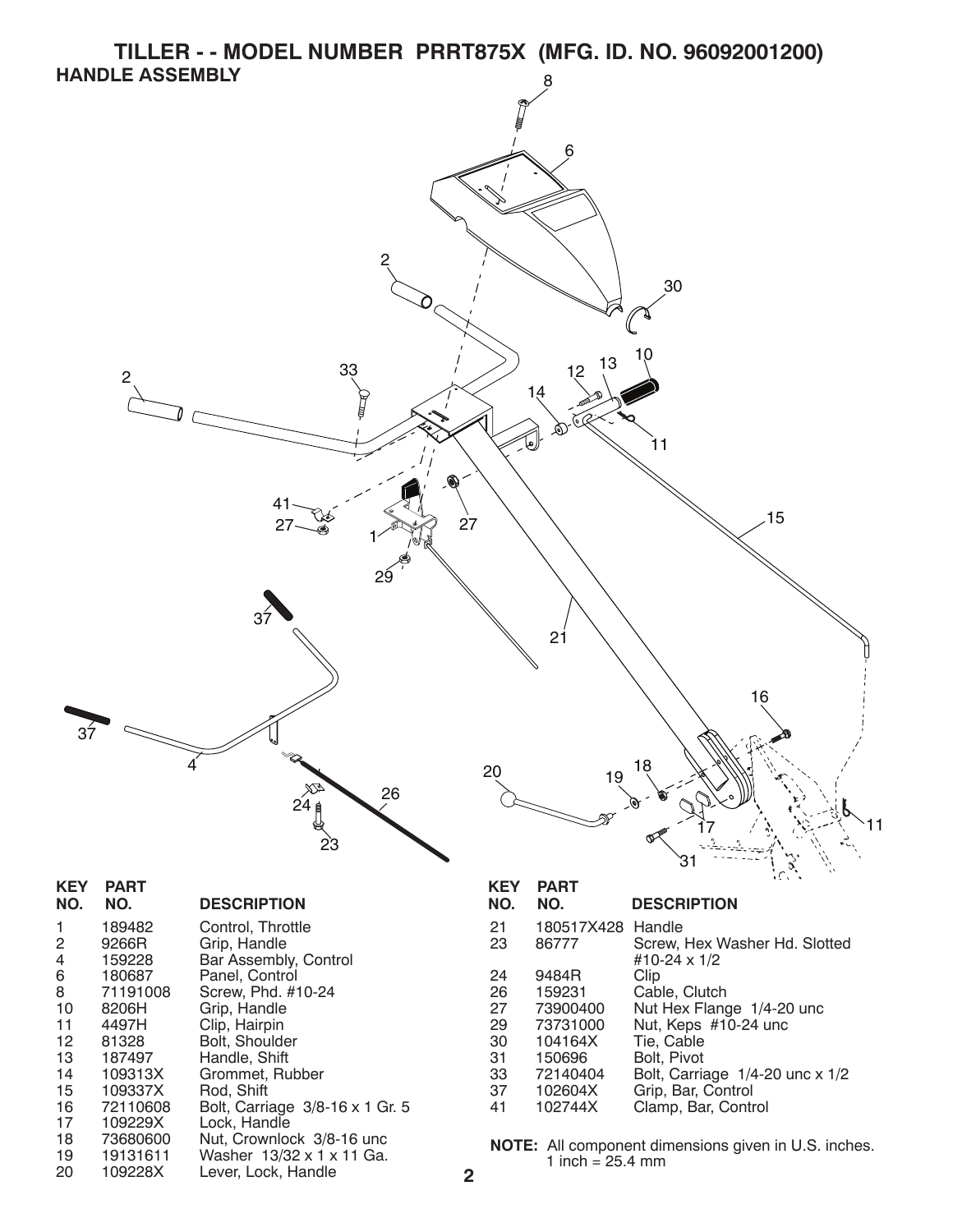**TILLER - - MODEL NUMBER PRRT875X (MFG. ID. NO. 96092001200) MAINFRAME, LEFT SIDE**



| <b>KEY</b><br>NO. | PART<br>NO.        | <b>DESCRIPTION</b>                                |
|-------------------|--------------------|---------------------------------------------------|
| 1                 | 73970500           | Nut, Hex, Flanged 5/16-18                         |
| 2                 | 10040600           | Washer, Lock 3/8                                  |
| 3                 | 73220600<br>170127 | Nut, Hex 3/8-16                                   |
| 4<br>5            | 164329             | Shield, Inner Belt Guard RT<br>Screw, Shift Lever |
| 6                 | 110111X            | Lever, Shift                                      |
| 7                 | 72110404           | Bolt, Carriage 1/4-20 x 1/2 Gr. 5                 |
| 8                 | 8700J              | Plate, Shift Indicator                            |
| 9                 | 86777              | Screw, Hex, Washer Head, Slotted                  |
|                   |                    | #10-24 x 1/2                                      |
| 10                | 9484R              | Clip                                              |
| 12                | 73510400           | Nut, Keps Hex 1/4-20 unc                          |
| 13                | 23230506           | Screw, Set, Hex 5/16-18 x 3/8                     |
| 14                | 156117             | Spacer, Split 0.327 x 0.42 x 1.220                |
| 15                | 19111116           | Washer 11/32 x 11/16 x 16 Ga.                     |
| 16                | 145102             | Sheave, Transmission                              |
| 19                | 12000028           | Retainer, Ring                                    |
| 21                | 110652X            | Spacer, Split 0.327 x 0.42 x 2.09                 |
| 22                | 74770508           | Bolt, Fin Hex 5/16-24 UNF x 1/2                   |
| 23                | 5015J              | Tire                                              |
|                   | 127259X            | Rim                                               |
|                   | 795R               | <b>Tire Valve</b>                                 |
| 24                | 126875X            | Rivet, Drilled                                    |

| KEY  | PART       |                                                    |
|------|------------|----------------------------------------------------|
| NO.  | NO.        | <b>DESCRIPTION</b>                                 |
| 25   | 4497H      | Clip, Hairpin                                      |
| 26   | 165501X023 | Guard, Belt                                        |
| 27   | 132801     | Belt, V                                            |
| 28   | 104679X    | Pulley, Idler                                      |
| 29   | 12000032   | Ring, Klip                                         |
| 30   | 159229     | Bracket, Idler                                     |
| 31   | 102384X    | Bolt, Hex 5/16-16 x 12                             |
| 32   | 102141X    | Shaft, Idler Arm                                   |
| 33   | 74760616   | Bolt, Hex 3/8-16 x 1                               |
| 34   | 102383X    | Counterweight, L. H.                               |
| 35   | 74760528   | Bolt, Hex 5/16-18 x 1-3/4                          |
| 36   | 102331X    | Bracket, Reinforcement, L. H.                      |
| 37   | 130812     | Sheave, Engine                                     |
| 38   | 74760544   | Bolt, Fin Hex 5/16-18 unc x 2-3/4                  |
| 39   | 140062     | Cap, Plunger Blk                                   |
| 40   | 170488     | Screw Hex Wsh Slt #10-24 x 1/2                     |
| 44   | 73800500   | Nut Lock Hex w/Ins 5/16-18 unc PL                  |
| 65 — | 73970500   | Nut Lock Hex Flange                                |
| 66 — | 19131312   | Washer 13/32 x 13/16 x 12 Ga.                      |
| 67   | 74760528   | Bolt, 5/16 -18 unc x 1-3/4                         |
|      |            | <b>NOTE:</b> All component dimensions given in LLS |

**NOTE:** All component dimensions given in U.S. inches. 1 inch = 25.4 mm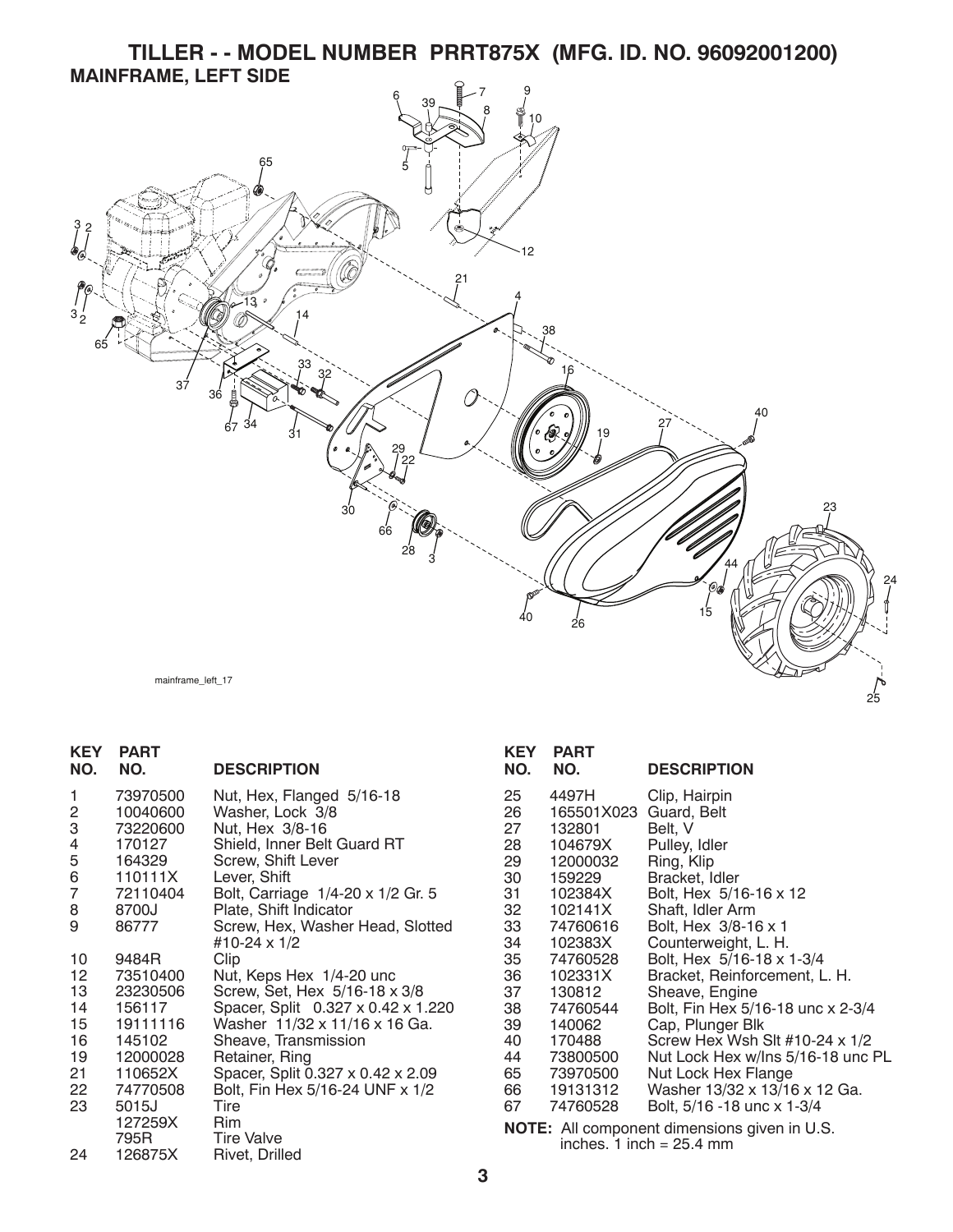**TILLER - - MODEL NUMBER PRRT875X (MFG. ID. NO. 96092001200) MAINFRAME, RIGHT SIDE**



| <b>KEY</b><br>NO. | <b>PART</b><br>NO. | <b>DESCRIPTION</b>            |
|-------------------|--------------------|-------------------------------|
| 1                 | 185190             | <b>Bumper</b>                 |
| 2                 | 73970500           | Locknut, Hex, Flange 5/16-18  |
| 3                 | 19111116           | Washer 11/32 x 11/16 x 16 Ga. |
| 4                 | 74760512           | Bolt, Hex 5/16-18 x 3/4       |
| 5                 | 102332X            | Bracket, Reinforcement        |
| 6                 | 74760528           | Bolt, Hex 5/16-18 x 1-3/4     |
| 7                 | 102173X            | Counter Weight, R.H.          |
| 8                 | 10040600           | Washer, Lock 3/8              |
| 9                 | 73220600           | Nut. Hex 3/8-16               |
| 10                | 74760524           | Bolt. Hex 5/16-18 x 1-1/2     |

| <b>KEY</b><br>NO. | <b>PART</b><br>NO.                   | <b>DESCRIPTION</b>                                                                                           |
|-------------------|--------------------------------------|--------------------------------------------------------------------------------------------------------------|
| 11<br>12<br>13    | 4497H<br>126875X<br>5015J<br>127259X | Clip, Hairpin<br>Rivet, Drilled<br>Tire<br>Rim                                                               |
| 15                | 795R                                 | <b>Tire Valve</b><br>Engine, Briggs & Stratton<br>Model No. 120302 (Order parts<br>from engine manufacturer) |
|                   |                                      |                                                                                                              |

10 74760524 Bolt, Hex 5/16-18 x 1-1/2 **NOTE:** All component dimensions given in U.S.inches. 1 inch = 25.4 mm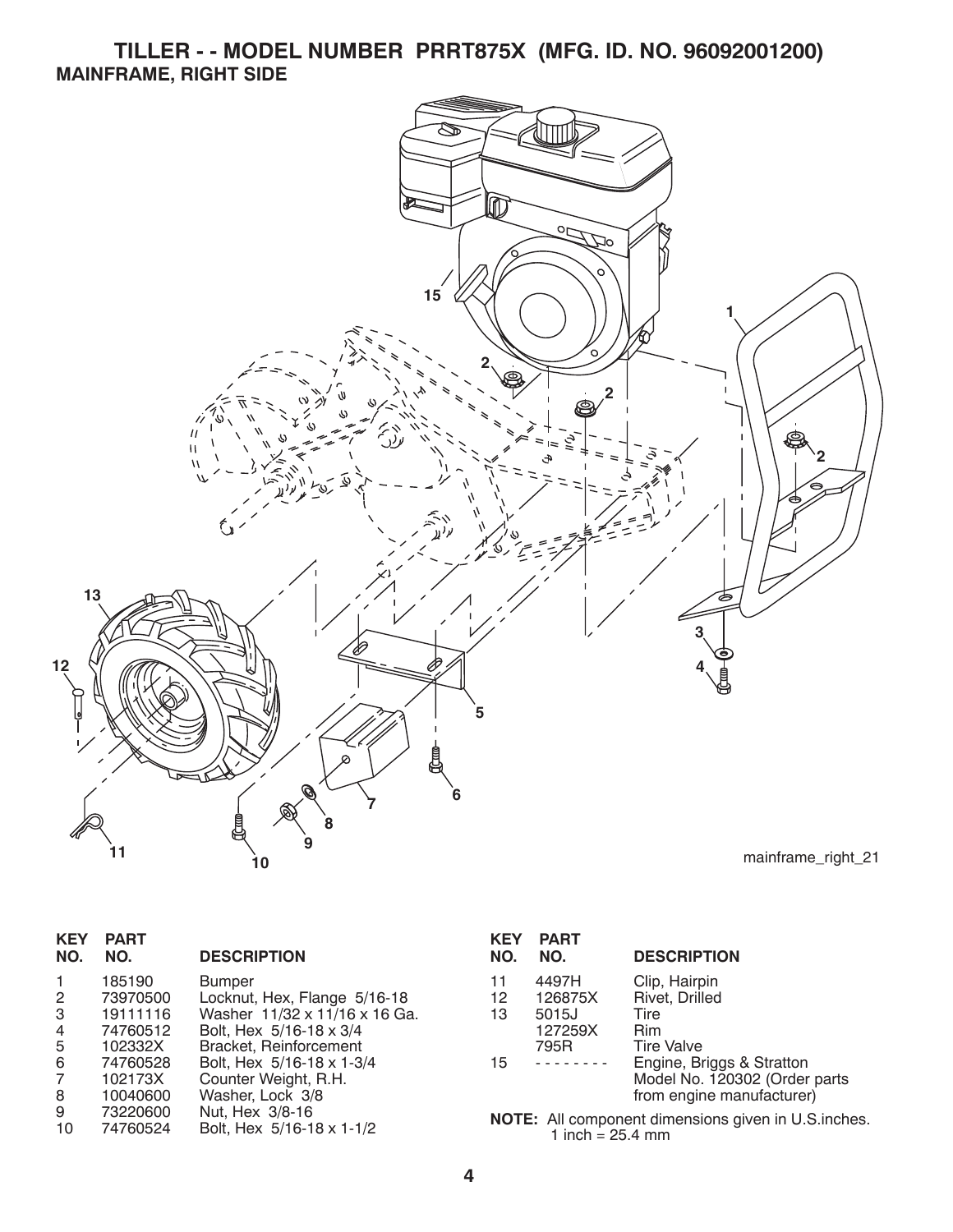



| <b>KEY</b> | <b>PART</b>         |                                                                  |   | KE             |
|------------|---------------------|------------------------------------------------------------------|---|----------------|
| NO.        | NO.                 | <b>DESCRIPTION</b>                                               |   | N <sub>C</sub> |
| 1          | 188554              | <b>Transmission Assembly (Includes</b>                           |   | 29             |
|            |                     | Key Nos. 2-53)                                                   |   | 30             |
| 2          | 188482              | Gearcase, L.H. w/Bearing (Includes                               |   | 31             |
|            |                     | Key No. 4)                                                       |   | 32             |
| 3          | 161963              | Gasket, Gearcase                                                 |   | 33             |
| 4          | 5020J               | Bearing, Needle                                                  |   | 34             |
| 5          | 1370H               | Washer, Thrust 5/8 x 1.10 x 1/32                                 |   | 35             |
| 6          | 137335              | Pinion, Input                                                    |   | 36             |
| 7          | 145101              | Shaft, Input                                                     |   |                |
| 8          | 4895H               | Bearing, Needle                                                  |   | 37             |
| 9          | 154467              | Washer, Seal                                                     |   | 38             |
| 10         | 7392M               | Ball, Steel                                                      |   | 39             |
| 11         | 100371K             | Spring, Shift, Fork                                              |   | 40             |
| 12         | 106160X             | O-Ring                                                           |   | 41             |
| 13         | 142145              | Asm. Bracket Shift                                               |   | 42             |
| 14         | 8353J               | Fork, Shift                                                      |   | 43             |
| 15         | 12000039            | Ring, Klip                                                       |   | 44             |
| 16         | 154466              | Shaft, Shift                                                     |   | 48             |
| 18         | 4358J               | Washer                                                           |   |                |
| 19         | 12000040            | Ring, Klip                                                       |   | 49             |
| 20         | 102114X             | Gear, Assembly, Reverse Idler (In-                               |   | 50             |
|            |                     | cludes Key Nos. 21 and 22)                                       |   | 51             |
| 21         | 102115X             | Gear, Reverse Idler                                              |   | 52             |
| 22         | 6803J               | Bearing, Needle                                                  |   | 53             |
| 23<br>24   | 102111X<br>10040700 | Shaft, Reverse Idler                                             |   | 58<br>60       |
|            | 73610700            | Washer, Lock 7/16                                                |   |                |
| 25<br>27   | 143009              | Nut, Hex 7/16-20                                                 |   |                |
| 28         | 106390X             | Bearing, Shaft, Ground Drive L.H.<br>Spacer 0.765 x 1.125 x 1.23 |   | N <sub>(</sub> |
|            |                     |                                                                  | 5 |                |

| KEY                                                         | PARI     |                                    |
|-------------------------------------------------------------|----------|------------------------------------|
| NO.                                                         | NO.      | <b>DESCRIPTION</b>                 |
| 29                                                          | 102134X  | Chain #35-50 Pitch                 |
| 30                                                          | 150737   | <b>Ground Shaft Assembly</b>       |
| 31                                                          | 143008   | Bearing, Shaft, Ground Drive R.H.  |
| 32                                                          | 106388X  | Spacer 0.70 x 1.00 x 1.150         |
| 33                                                          | 102121X  | Sprocket and Gear Assembly         |
| 34                                                          | 102112X  | Shaft, Reduction (2nd)             |
| 35                                                          | 102101X  | Screw, Whiz, Lock 5/16-18 x 3-1/2  |
| 36                                                          | 154355   | Sprocket Assembly w/Bearing (In-   |
|                                                             |          | cludes Key Nos. 37 and 38)         |
| 37                                                          | 4422J    | Bearing, Needle                    |
| 38                                                          | 154356   | Sprocket, Tine                     |
| 39                                                          | 105345X  | Gear, Cluster, Red 1st & 2nd       |
| 40                                                          | 105346X  | Gear, Reverse                      |
| 41                                                          | 8358J    | Shaft, Reduction (1st)             |
| 42                                                          | 4220R    | Washer, Thrust                     |
| 43                                                          | 106146X  | Spacer 1.01 x 1.75 x 0.760         |
| 44                                                          | 155236   | Seal Asm, Oil                      |
| 48                                                          | 188485   | Gearcase, R.H. w/Bearing (Includes |
|                                                             |          | Key No. 8)                         |
| 49                                                          | 132688   | Shaft, Tine                        |
| 50                                                          | 106147X  | Chain, Roller #50-50 Pitch         |
| 51                                                          | 17720408 | Screw $1/4 - 20 \times 1/2$        |
| 52                                                          | 73220500 | Nut, Hex 5/16-18                   |
| 53                                                          | 165140   | Kit, Bearing                       |
| 58                                                          | 179520   | <b>Bolt Shoulder</b>               |
| 60                                                          | 183226   | <b>Fitting Grease</b>              |
|                                                             | 6066J    | Grease, Plastilube #1              |
| <b>NOTE:</b> All component dimensions given in U.S. inches. |          |                                    |
| 1 inch = $25.4 \text{ mm}$                                  |          |                                    |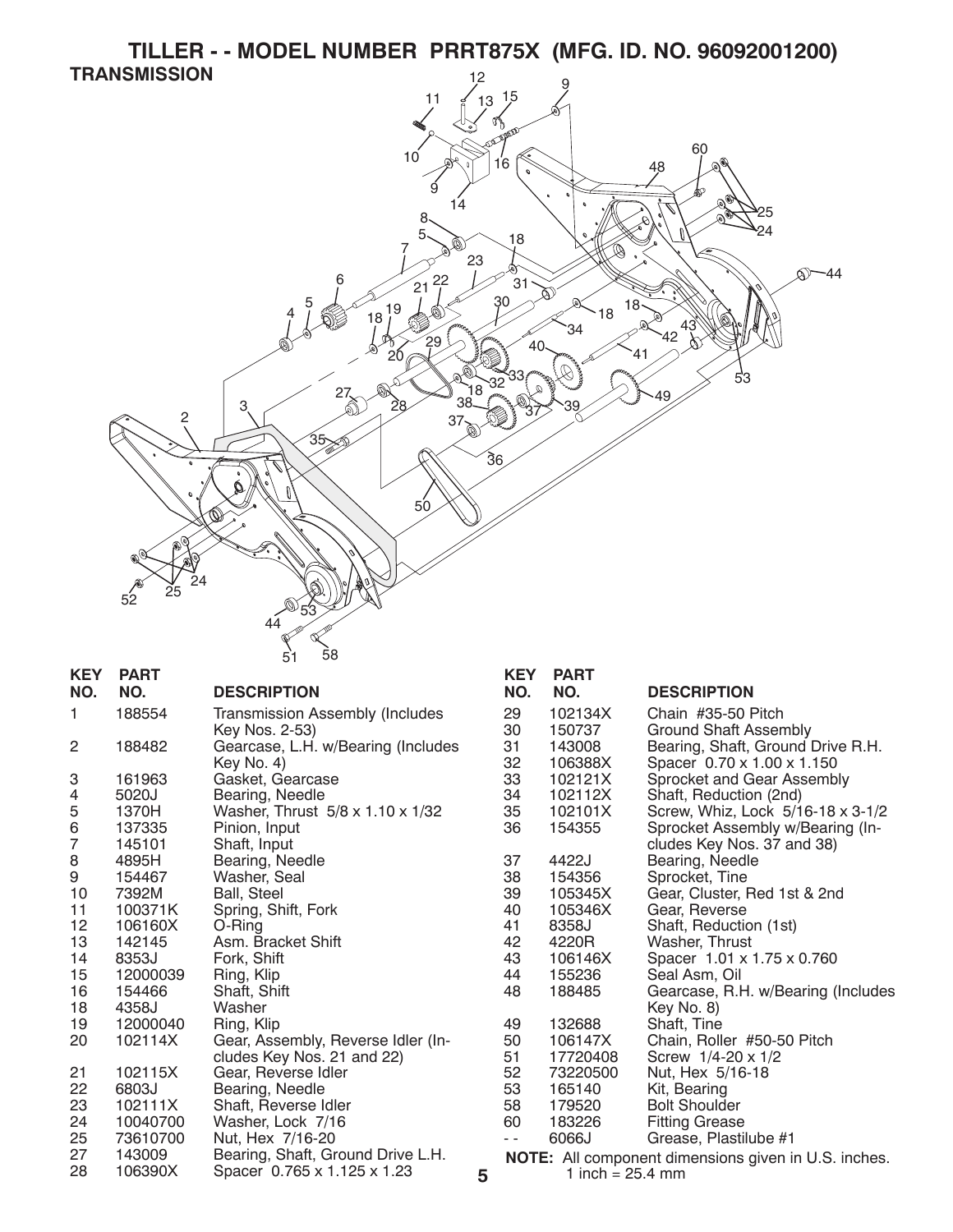**TILLER - - MODEL NUMBER PRRT875X (MFG. ID. NO. 96092001200) TINE SHIELD**



tine\_shield\_16\_in

| <b>KEY</b><br>NO. | <b>PART</b><br>NO. | <b>DESCRIPTION</b>                  |
|-------------------|--------------------|-------------------------------------|
|                   |                    |                                     |
| 1                 | 73900500           | Nut, Lock Hex Flange 5/16-18        |
| 2                 | 161415X428         | Shield, Side, Outer L. H.           |
| 3                 | 8393J              | Pin, Stake, Depth                   |
| 4                 | 12000035           | Ring, Klip                          |
| 5                 | 72140508           | Bolt 5/16-18 unc x 1                |
| 6                 | 8394J              | Spring                              |
| 7                 | 8392J              | Bracket, Latch                      |
| 8                 | 109230X            | Spring, Depth Stake                 |
| 9                 | 124289X428         | Shield, Tine                        |
| 10                | 180847             | Bolt 5/16-18 x 3/4 ZNC              |
| 11                | 73220500           | Nut, Hex 5/16-18                    |
| 12                | 10040500           | Washer, Lock 5/16                   |
| 13                | 72110510           | Bolt, Carriage 5/16-18 x 1-1/4      |
| 14                | 124311X            | <b>Bracket, Shield Tine</b>         |
| 15                | 161414X428         | Shield, Side, Outer R.H.            |
|                   | 16 73900400        | Nut, Hex Flange 1/4-20 unc          |
| 18                | 72040410           | Bolt, Carriage 1/4-20 x 1-1/4 Gr. 5 |
|                   |                    |                                     |

| KEY<br>NO. | <b>PART</b><br>NO. | <b>DESCRIPTION</b>                                 |
|------------|--------------------|----------------------------------------------------|
| 19         | 102701X            | Grip                                               |
| 20         | 73220600           | Nut, Hex 3/8-16                                    |
| 21         | 102156X            | Stake, Depth                                       |
| 22         | 74930632           | Bolt, Hex 3/8-16 x 2                               |
| 23         | 4440J              | Hinge                                              |
| 24         | 72140404           | Bolt, Carriage 1/4-20 x 1/2 Gr. 5                  |
| 25         | 6712J              | Cap, Vinyl                                         |
| 26         | 109227X            | Pad. Idler                                         |
| 27         | 102695X428         | Shield, Leveling                                   |
| 28         | 120588X            | Pin, Hinge                                         |
| 29         | 197761X428         | Shield, Side                                       |
| 30         | 73970500           | Locknut, Flange 5/16-18                            |
| 32         | 73220400           | Nut Fin Hex 1/4-20 unc                             |
| 33         | 10040400           | Washer Lock Hvy Helical 1/4                        |
|            |                    | $MATE: All common part dimension of m is a 110 in$ |

**NOTE:** All component dimensions given in U.S. inches. 1 inch =  $25.4 \text{ mm}$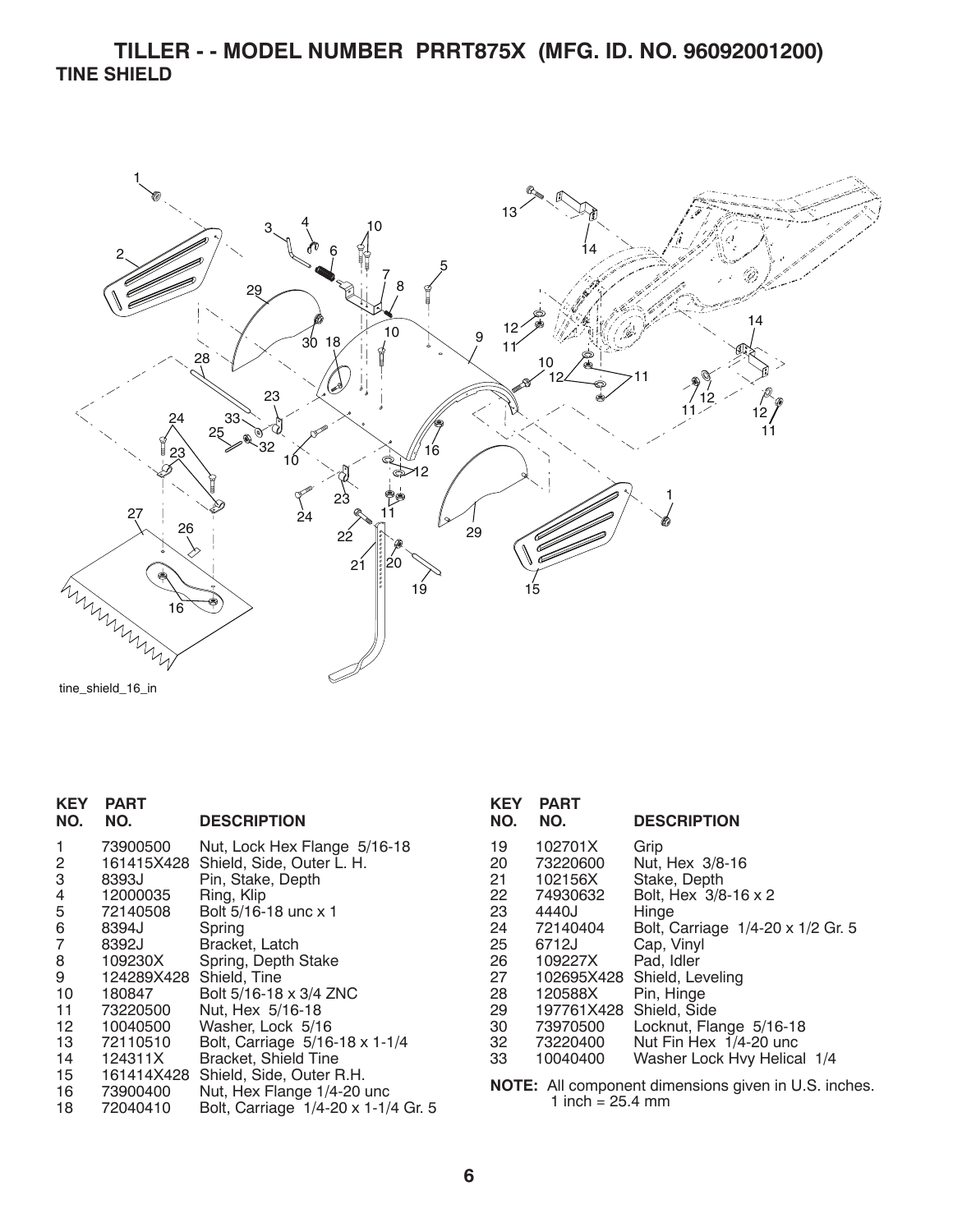**TILLER - - MODEL NUMBER PRRT875X (MFG. ID. NO. 96092001200) TINE ASSEMBLY**



| <b>KEY</b><br>NO.         | <b>PART</b><br>NO.       | <b>DESCRIPTION</b>                                                          | <b>KEY</b><br>NO. | PART<br>NO.                | <b>DESCRIPTION</b>                                          |
|---------------------------|--------------------------|-----------------------------------------------------------------------------|-------------------|----------------------------|-------------------------------------------------------------|
| $\overline{2}$            | 4459J<br>132673          | Tine, Outer, L.H.<br>Clevis Pin                                             | 10<br>11          | 132728<br>6555J            | Assembly, Hub and Plate, R.H.<br>Tine, Inner, R.H.          |
| 3<br>$\overline{4}$<br>-5 | 6554J<br>3146R<br>132727 | Tine, Inner, L.H.<br>Retainer, Spring Zinc<br>Assembly, Hub and Plate, L.H. | 34                | 73540600                   | Nut Crownlock 3/8-24                                        |
| -8<br>9                   | 74610616<br>4460J        | Bolt, Hex 3/8-24 x 1<br>Tine, Outer, R.H.                                   |                   | 1 inch = $25.4 \text{ mm}$ | <b>NOTE:</b> All component dimensions given in U.S. inches. |

**7**